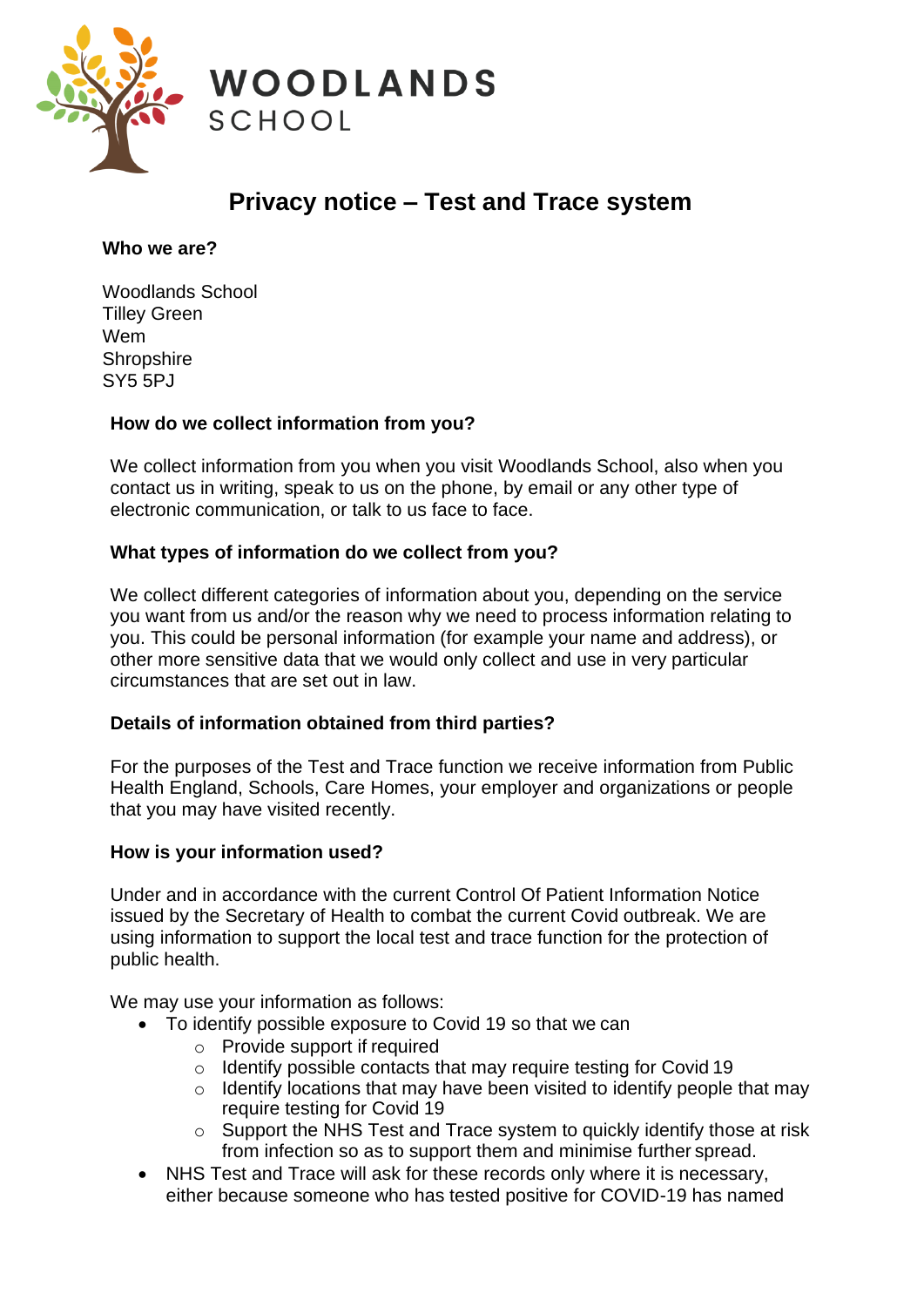these premises as a place they visited recently, or because these premises have been identified as the location of a potential local outbreak of COVID-19.

• NHS Test and Trace will work with you, if contacted, to ensure that information is shared in a safe and secure way.

## **Research and statistics**

Anonymised and pseudonymised data may be used for research & statistical purposes. Any data collected may be used for research and statistical purposes that are relevant and compatible with the purpose that the data was collected for.

#### **Who has access to your information?**

We may share your information with the following third parties for the reasons detailed;

- Local Test and Trace partners involved in the local Test and Trace function, for the purposes of public safety
- Internal local authority departments involved in providing support or helping to carry out the Test and Trace function.
- NHS both National and local involved in the Test and Trace function

We will not sell or rent your information to third parties. We will not share your information with third parties for marketing purposes.

## **What are your rights in relation the personal data we process?**

**Access** – you can request copies of any of your personal information that is held by the Council.

**Rectification** – you can ask us to correct any incorrect information.

**Deletion** – you can ask us to delete your personal information. The Council can refuse to delete information if we have a lawful reason to keep this.

**Portability** – you can ask us to transfer your personal data to different services or to you in some circumstances.

**Right to object or restrict processing** – you have the right to object to how your data is being used and how it is going to be used in the future.

**Right to prevent automatic decisions** – you have the right to challenge a decision that affects you that has been made automatically without human intervention, for example an online form with an instant decision.

#### **How long will we keep your information for?**

We keep and dispose of all records in line with our corporate retention schedule. We will comply with Data Protection legislation in regards to how long we keep your data.

## **What security precautions in place to protect the loss, misuse or alteration of your information?**

We are strongly committed to data security and will take reasonable and appropriate steps to protect your personal information from unauthorised access, loss, misuse, alteration or corruption. We have put in place physical, electronic, and managerial procedures to safeguard the information you provide to us. However, we cannot